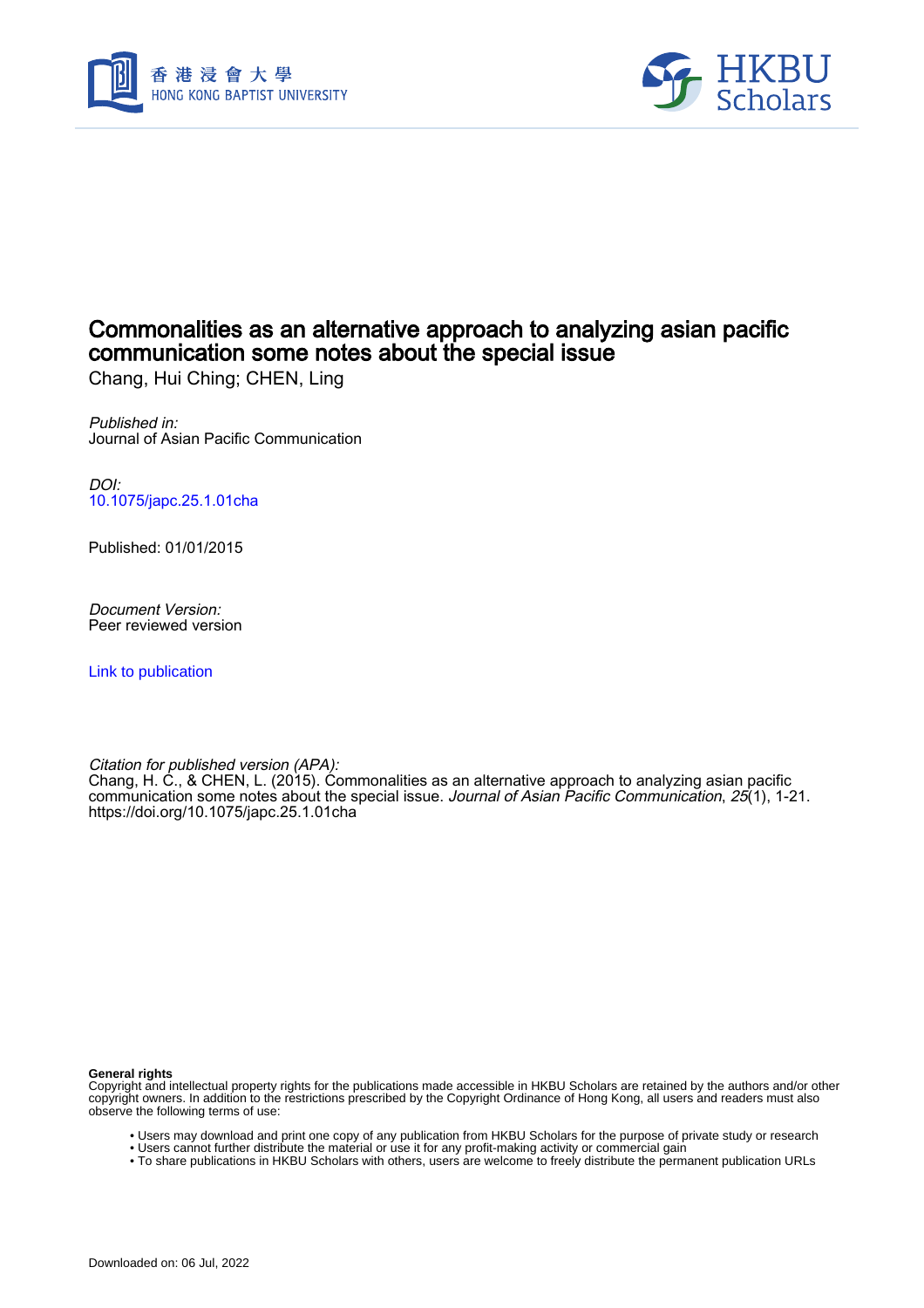#### Running head: COMMONALITIES AS AN ALTERNATIVE APPROACH

## **Commonalities as an Alternative Approach To Analyzing Asian Pacific Communication:**

Some Notes about the Special Issue

Hui-Ching Chang University of Illinois at Chicago

Ling Chen Hong Kong Baptist University

## **Introduction**

The UNESCO Universal Declaration on Cultural Diversity (2001) notes that "culture is at the heart of contemporary debates about identity, social cohesion, and the development of a knowledge-based economy" and it aspires to "greater solidarity on the basis of recognition of cultural diversity, of awareness of the unity of humankind, and of the development of intercultural exchanges." This embracing outlook recognizes distinctions among cultures and hence the need to engage each other to build bridges. By prioritizing culture which each claims as its own, Bhatti articulates the notion of "dialogue" as an inseparable part of the exchange between "Own/Alien":

Dialogue requires that you had [*sic*] fixed identities: I am me, you are you, and I enter into a conversation with you. You must have your identity, however, or there is no conversation. That is how the scheme of Own/Alien gained momentum. (Kleeberg & Langenohl, 2014, p. 14)

Sharing a similar spirit, the scholarly community has long heeded the call to take cultural specificity into account in examining communicative practices. How different cultural groups practice communication, which may be demarcated by ethnicity as well as racial or other categorical labels, has meant that cultural uniqueness and differences have occupied much scholarly attention, whether through in-depth analysis of selected cultures or comparative studies. Acknowledging communication as a culturally and contextually bound activity, scholarly attention toward culture can avoid cultural—especially Eurocentric—biases and limitations, and achieve better understanding of others, such as Asian cultures, which are often cast as "collectivist."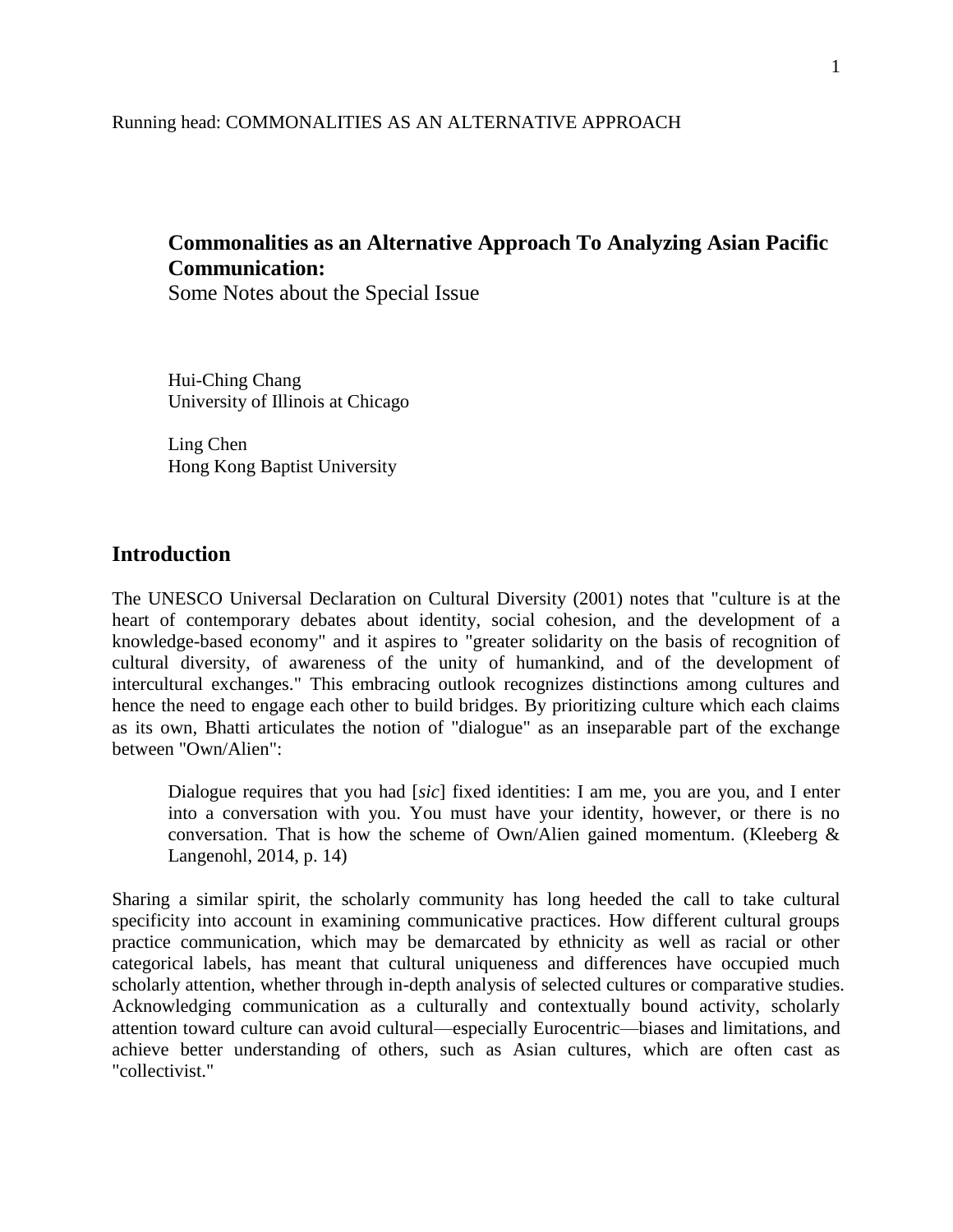Nevertheless, while a focus on culture allows us to dismantle some boundaries, it erects others—by highlighting cultural differences, culture paradoxically also "conceals that we can have common interests, depending on our relationship to power and interest" (Kleeberg & Langenohl, 2014, p. 16). In the past decade or so studies concerning culture and communication have centered on cross-cultural differences, so much so it appears to be developing into an "ideology of" differences, to borrow a term concerning an earlier trend in interpersonal communication studies (Parks, 1982). While there is a consensus among scholars that some degree of comparability or commonality exists among cultures, more often than not scholarly focus in the recent past has on exposing, demonstrating, and explicating differences based on a prevailing assumption of cultural uniqueness.

Although studies of cultural diversity and uniqueness have contributed a great deal to our understanding of communicative performances in comparative terms, as well as how communication help constructs cultures, this emphasis may have exacerbated the differences observed; encouraged a static view of cultures; and reinforced dichotomous thinking about them (for example, whether a culture is solely "individualistic" or "collectivistic"). With all its merits, the paradigmatic approach necessarily endorses specific assumptions, leading to a need to critically examine weaknesses in theoretical conceptualization and research findings (Miller, 2002).

To further extend the argument, the preoccupation with cultural differences prioritizes a unique place for seeing (Bakhtin, 1986), and may eventually lead to contemplation of incomparability, even incommunicability, between cultures (though not in the Bakhtin system: see Holt's essay, this issue). The discussion becomes all the more complicated when a specific language is used to describe (and hence inscribe) variability. Language itself, or to be more precise, linguistic labels, bipolarizes and dichotomizes. Similarities and differences, according to the cultural critical perspective of, for example, Mikhail Bakhtin, or philosophical Taoism, are merely matters of perspective by the observer, as each name/entity/phenomenon relies upon its contrast to gain meaning. Thus, the positioning between "commonalities" and "differences" is not absolute, but rather should be treated as epistemological issues subject to idiosyncratic viewpoints. By problematizing conceptions of "differences" and "similarities," we can articulate anew the perspective on analyzing cultural differences.

It is now time for us to take an alternative route by setting our eyes on commonalities to gain further insight, a route that makes imperative reconsideration of interconnected questions concerning how "culture" may be conceived, as well as how and if cultural boundaries may be drawn and commonalities explored. Critiquing the overarching yet narrowly conceived "culture" in explaining social phenomena, Bhatti contends, "Similarity opens up a deculturalizing perspective. This, in turn, frees other potentials of conflict, of connection, of solidarity, which had been overshadowed by the Culture concept" (Kleeberg & Langenohl, 2014, p. 19). Through exploring the ways in which Asian Pacific communication may be similar to others, or the common foundations it has shared with others we can better see how such commonality should be conceived and even challenge the very foundation upon which cultural differences are made between Asians and others, gaining a refreshed perspective on culture and communication. The goal of this special issue, then, is to focus on cultural similarity or commonality as an alternate route toward better understanding of culture and communication, especially Asian Pacific communication.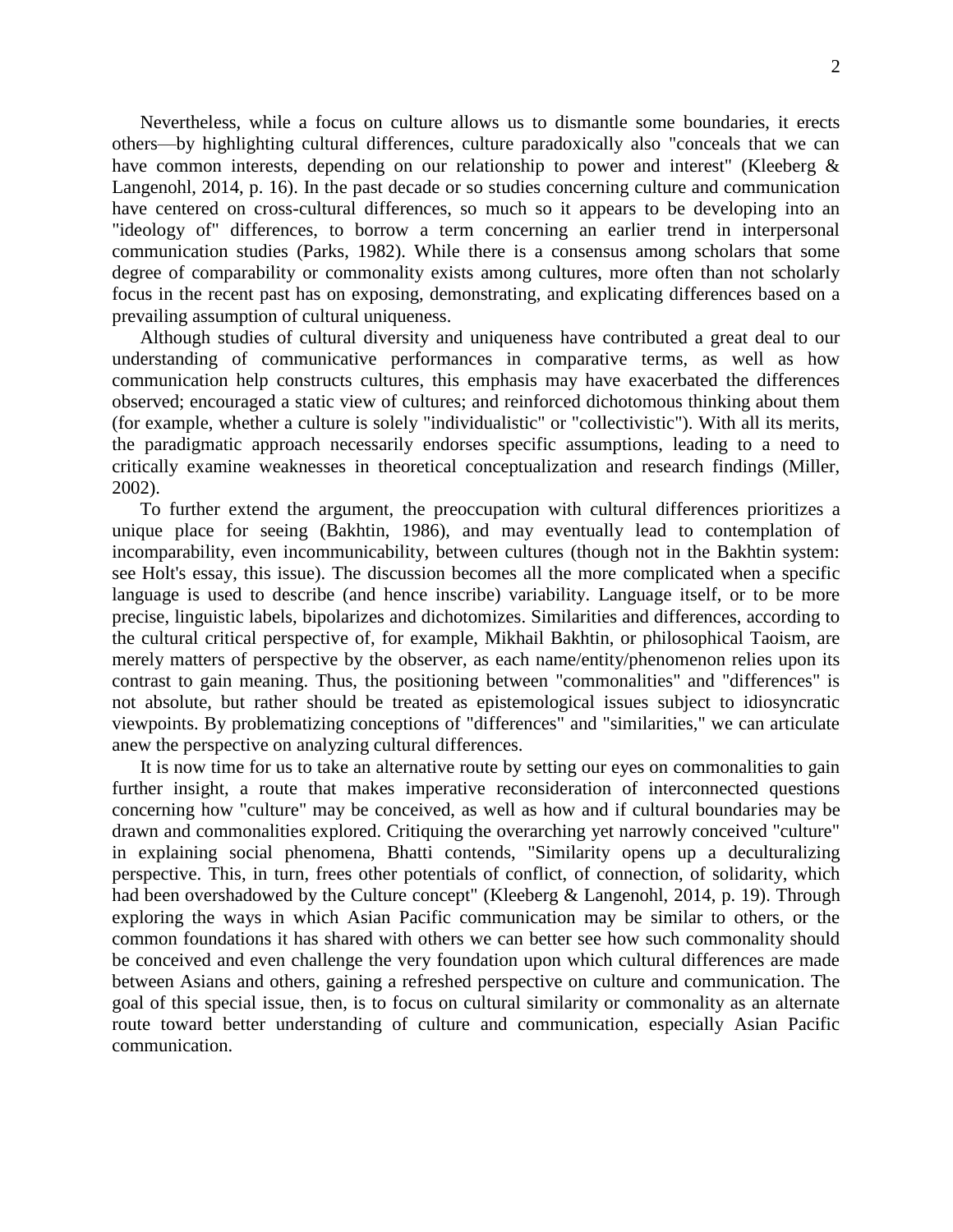## **Reconsidering "differences" in intercultural communication research**

One effective entry point to understand Asian Pacific communication, or that of any culture, is to compare it against other cultures, all often grounded in the individualism-collectivism framework. Publication of *Culture's Consequences* (Hofstede, 1980) stimulated considerable work in cross-cultural comparative studies; as Oyserman, Coon, and Kemmelmeier (2002) note, "Hofstede's model was important because it organized cultural differences into overarching patterns, which facilitated comparative research and launched a rapidly expanding body of cultural and cross-cultural research in the ensuing twenty years" (p. 3).

Among the four, now six, dimensions, individualism-collectivism, a facet of culture introduced previously by Kluckhohn and Strodtbeck (1961) and others, has claimed the lion's share of research attention, particularly after the dimension's expansion by Triandis (1995). While the core of individualism sees individuals as independent of one another, hence promoting a decontextualized reasoning style detaching social information from social contexts, collectivism treats groups as binding and obligating individuals with its social connectivity likely to encompass a wider spectrum of values and behaviors (Miller, 2002; Oyserman et al., 2002). "More than two-thirds of all existing instruments for measuring cultural values include measures analogous to Hofstede's IND-COL...cross-cultural research of the past decades has been, to a large degree, research on IND-COL" (Taras et al., 2014, p. 214; see also Miller, 2002; Oyserman et al., 2002).

#### *Pitfalls of contrastive frameworks that mark differences*

Beyond individualism-collectivism, there is also an array of other popular bipolar constructs—at times called cultural syndrome, dimension, orientation, and so on—used by communication scholars to explain cultural differences, such as high-/low-context communication (Hall, 1976); independent/interdependent self-construal (Markus & Kitayama, 1991); restricted/elaborated codes (Bernstein, 1971); and so on, whether as antecedent or intervening variables. With individualism-collectivism continuing to be the most utilized framework (Oyserman et al. 2002; Taras et al., 2014), these constructs have either been subsumed or taken as manifestations of the framework. Researchers in culture and communication link their respective cultural values with specific performances, highlighting cultural idiosyncrasies by comparing East Asians (collectivistic) with US Americans (individualistic) (Oyserman et al., 2002). The result is an oppositional discourse: Asian communication is said to be collectivistic, high-context, and likely to employ restricted code, all interconnected with an interdependent self-construal that prioritizes collectivity. US American communication, on the other hand, is seen as individualistic, lowcontext, and likely to employ elaborated code, all interconnected with an independent selfconstrual that privileges the self (Chang, Holt, & Luo, 2006).

Such lines of research are heavily influenced by studies in cross-cultural psychology, which tend to treat culture as an overarching independent variable that shapes behavior, or as a dependent variable. Epistemologically, this perspective is grounded in a view that treats culture as a reifiable and measurable entity. Such approaches based on "difference," we will argue, have encountered several major challenges that could be addressed through an alternative approach such as the commonality framework we propose.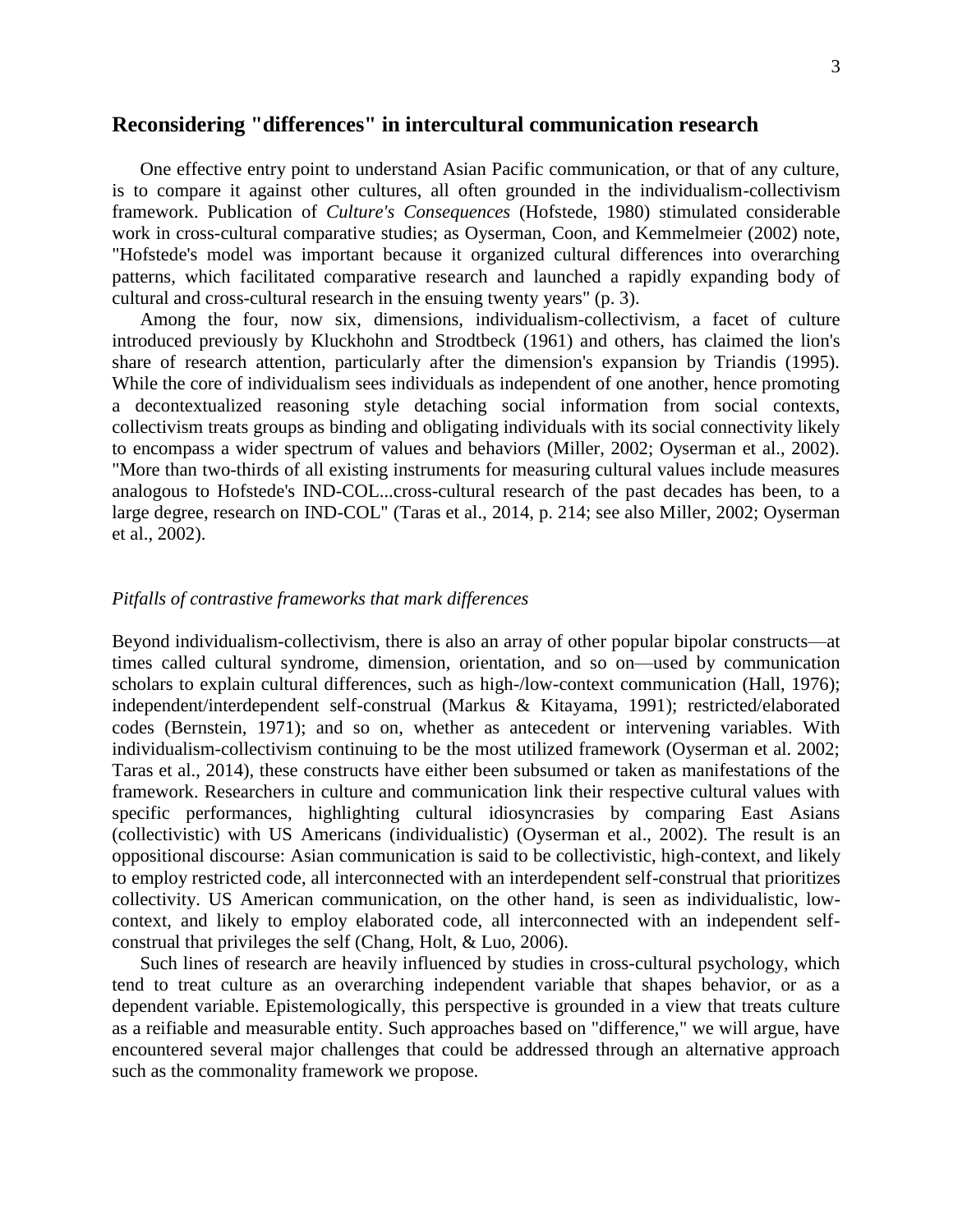One major challenge is the ambiguity and uncertainty in using the individualism-collectivism construct to measure and compare cultures, at times rendering cultural differences argumentative "straw men" and generating more stereotypes than insight. Researchers have noted the numerous and heterogeneous definitions of more than a hundred instruments measuring IND-COL used by different scholars (Miller, 2002; Oyserman et al., 2002; Taras et al., 2014). After conducting a comprehensive analysis of more than 295 previous studies on cultural comparisons, Taras et al. (2014) contend that there is no common definition shared by scholars, with the dimension's most controversial aspect resting in the relationship between individualism and collectivism. While some view the dimension as describing opposites on a single continuum (as in Hofstede; see Oyserman et al., 2002), others see it as two independent constructs whose correlation could be zero (completely unrelated dimensions), or positive/negative (somewhat interconnected dimensions in different directions). While individual desires and social requirements are often seen as opposites, in fact role expectations and agency are not necessarily incompatible. Moreover, even among scholars who view individualism-collectivism as two independent constructs, definitions used by some still highlight the fact that one is the reverse of the other or that they are contrasting pairs of attributes, thus endorsing the view of the dimension as opposites on a single continuum (Taras et al., 2014).

Individualism and collectivism have managed to be sustained as a unifying force and become discursive fields with specific practices (West, 1993), continuing to pose challenges in understanding Asian Pacific communication. Especially for those studies that simply follow Hofstede's original research to classify cultures, observed cultural differences may even be viewed as self-fulfilling hypotheses, as the differences have been presumed and demonstrated with data that support the presumption. In such correlational studies, if the measuring instrument that measures the independent variable individualism-collectivism bears directly on the outcome measure (Miller, 2002; Oyserman et al., 2002), the observed cultural differences can be said to have been constructed and even manufactured, given the circularity involved in their conception. There has been considerable criticism of these contrastive accounts, charging that they oversimplify cultural idiosyncrasies embraced by the dualistic research paradigm, as well as legitimizing the hegemonic power of Eurocentrism in marginalizing non-White groups (such as Asians) (Cardon, 2008; Chen, 2006; Chuang & Hale, 2002; Collier, Hedge, Lee, Nakayama, & Yep, 2002; Dissanayake, 1989; Nakayama, 1995; Rajah, 1999). Oyserman et al.'s (2002) metaanalysis of cross-national and within-United States studies since the publication of Hofstede's (1980) work concludes that the research does support differences in individualism and collectivism between European-Americans and others, but also that the evidence is not as firm as previously thought and that it is difficult to attribute cultural differences to the dimension:

Our main criticisms of the extant IND-COL literature are the overly broad and diffuse ways researchers define and assess these constructs and their apparent willingness to accept any cross-national difference as evidence of IND-COL processes...It is difficult to believe that findings using a particular measure in a particular country at a particular time constitute sufficient evidence of wide-ranging cultural differences in a domain. (p. 44)

Putting highly diverse Asians into a totalizing and all-encompassing category standing in contrast to the dominant US American perspective glosses over the complexities of Asian Pacific communication practices and leads to inappropriately broad generalizations. From dichotomizing East and West, to homogenizing Asians, "Dualism reduces both 'sides' (West, individualistic,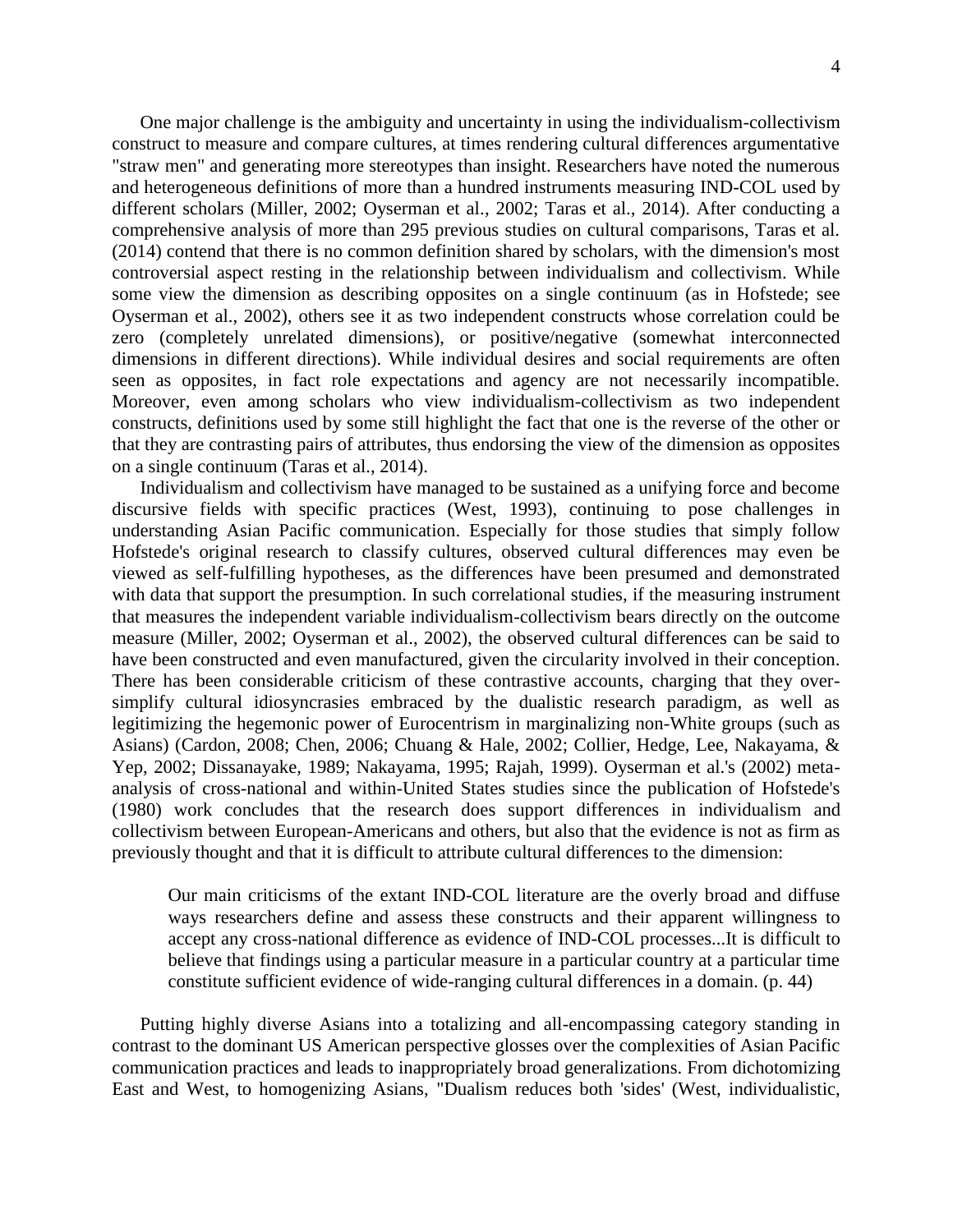East, collectivistic) to simplified, reified entities and complicates coexistence...Constructs like these provide a way out of the difficulties of describing complex cultures in detail by transforming culture into categories for quick comparison" (Chang & Holt, 2010, p. 140). As Liu (1996) puts it, ''[O]nce these generalizations were accepted as the received view on the subject, the adequacy of that representation was recognized retrospectively'' (p. 332). We should add, aside from problems in conceptualization, measurement and scale equivalence, the situation is further complicated by the different linguistic systems used to compare cultures.

Taras et al. (2014) have gone so far as to claim that low precision and reliability may make the dimension "the proverbial 'naked emperor'" (p. 235). If the relation between individualismcollectivism remains uncertain, might it not be the case that the differences observed were exaggerated or constructed, and further, that similarity could have played a more important role? An additional weakness

...is the tendency to draw contrasts solely at a highly global level that links together a wide range of cultures in terms of an individualistic–collectivistic, interdependent– independent, or East–West cultural contrast. As numerous critics have noted, such positions fail to take into account the heterogeneity that distinguishes different individualistic and collectivistic cultural populations. (Miller, 2002, p. 103)

In an analysis concerning conception of Southeast Asia as a "region," while acknowledging its diversity within, Rajah (1999) views the "conceptual framework which in essence allows for diversity while claiming unity in this diversity" as a contradiction that must be confronted. The problem is not that Southeast Asia cannot be conceived as a "region," but that we need a conceptual framework of "regions as human constructs" (p. 44). Demonstrating diversity in this region, Rajah (1999) claims, faults unity-in-diversity paradigms as reflecting "comparatist errors" (p. 48), since the diversity within is greater than the identified category, or "region," constructed out of arbitrarily assigned characteristics. Rajah quotes Leach: "[C]omparative methods imply systems of classification and that a conscious examination of classificatory system—'their' and 'our'—must lie at the heart of comparative methods" (p. 49). Simply put, to compare cultures there must be cultures to be compared and hence the need to provide arbitrarily assigned characteristics to mark cultural boundaries. Scholars may avoid over-generalization in accounting for cultural differences by rethinking what differences mean and how such distinctions have been drawn.

#### *Value judgment in explaining differences*

In cultural difference discourse, there is the confounding issue of dominance and power that often gets entangled, resulting in unbalanced, if not distorted, representations of the cultural other (or "alien," to use Bhatti's term). Often there is a hidden bias resulting from the researcher's own value judgments attached to the distinction, such as a more elevated appraisal of individualism as against a more downgraded evaluation of collectivism. For example, "collectivism" is often seen as a subordination of the self to the group. This stance implies that "a greater sense of agency and of self-fulfillment is linked to individualism than to collectivism" (Miller, 2002, p. 101).

Conversely, compared with that of Westerners, Asian communication is seen as more constrained, less sophisticated, and inarticulate (Chang, 1997). For example, Ng, Loong, He, Liu,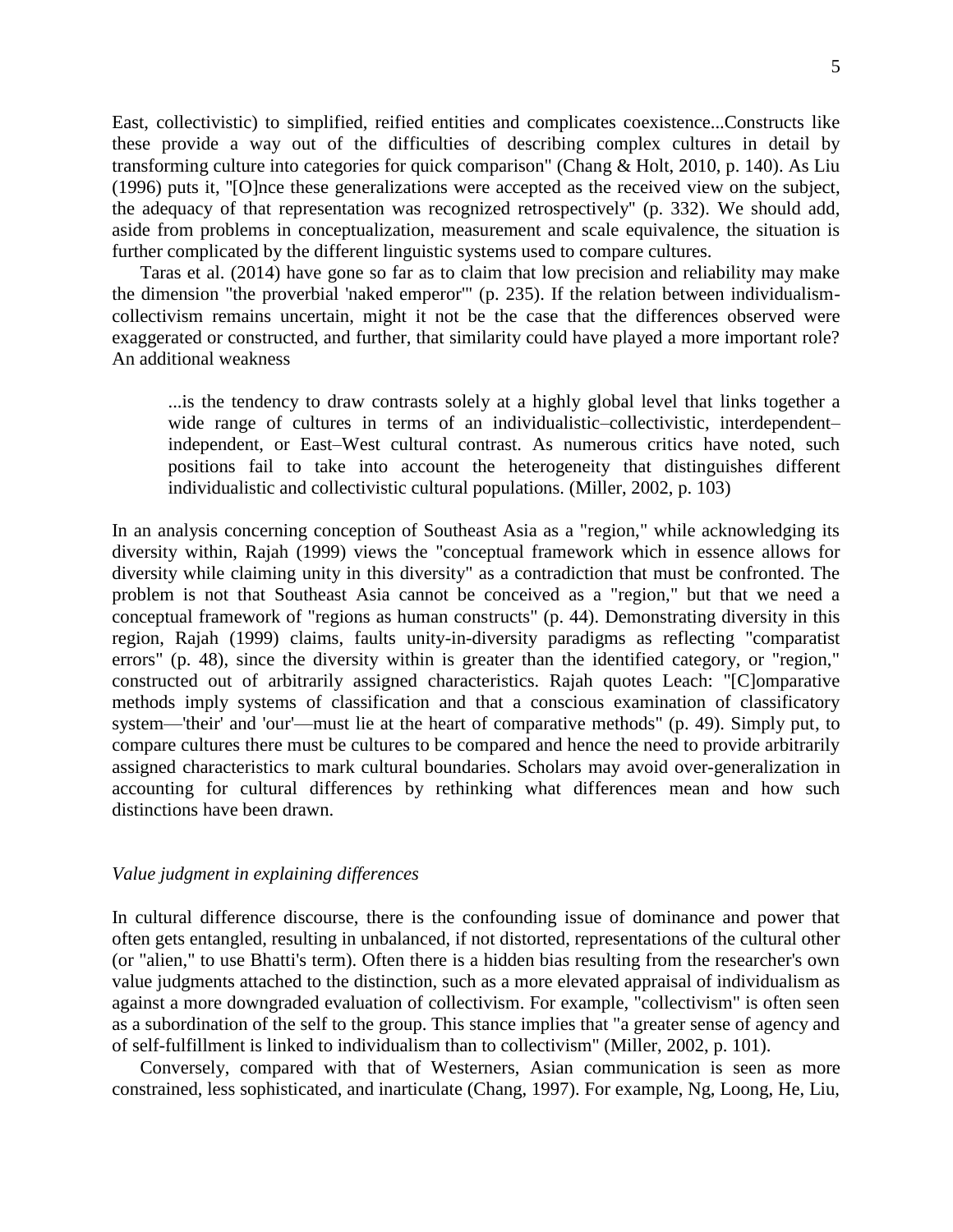and Weatherall (2000) contend that collectivism leads to ''self-censoring, and even compromised talk, for the sake of maintaining social harmony, respecting the existing status hierarchy, and so forth'' (p. 27). Thus, Asian Pacific communication studies are often cast in terms of the cultural other, an "otherness" that becomes an appropriate target of analysis when scholars venture outside American boundaries (Chang & Holt, 2010).

More recently, there have been calls for an Asiacentric renaissance with the goal of achieving an in-depth understanding of Asian cultures on their own terms (Miike, 2006, 2010; see also Chen & Starosta, 2003). However, while stimulating, critiques about dichotomous conceptions and attempts to move Asian perspectives from the shadow of Western views still cannot avoid falling into the trap of oppositional discourse, or of presenting dichotomies in other guises. In an effort to elucidate the merits of such an approach, the underlying premise is that Asians are different from Westerners as well as unequal in status, a perspective that actually further reifies the contrast between the two and precipitates a reversal that leads to the same predicament (Chang et al., 2006), as "the act of contesting dominant meanings itself implies a recognition of its centrality...Even when they attempt to overcome or undermine each other, they are mutually shaped by their dialectical dance" (pp. 56-57).

As Leonard (2013) puts it, the effort to empower the marginalized group and restore lost voices has not departed from the essentialist position but actually reinforces the division between "the West and the rest"—by situating the West as the target of resistance and without acknowledging its complex cultural systems and voices, such effort "fails to rediscover and emancipate the West from its conception as the dominant oppressor" (p. 3). Again, is Asian Pacific communication that different from that practiced by Americans/Westerners? Would it not beneficial if we were to switch the focus to similarity?

#### *Accounting for the link between culture and behavior*

Even if the validity and utility of these contrastive frameworks were established and their judgments rendered comparatively neutral, the link between cultural values/norms and behaviors could not be taken for granted, whether one adopts a traditional, functionalist perspective; a presumption of structural order; or a view that focuses on performances and practices.

Adopting a functionalist perspective, while treating individualism-collectivism as two transecting independent constructs rather than opposite poles of a single construct, can provide a more sophisticated view, revealing how a set of strongly endorsed cultural values intersects with/manifests in actual behavior, though this is an area of inquiry that remains to be articulated, since any behavior can be impacted upon or reflective of multiple values (Oyserman et al., 2002). Oyserman et al. (2002) note, "To contemporary Americans, being an individualist is not only a good thing; it is a quintessentially American thing" (p. 3). Although there is a seeming consensus in viewing European Americans as the prototype defining individualism, there has been "no systematic test of the underlying assumptions that European Americans value or behave more individualistically than others" (p. 4). Moreover, even if we were to be certain of a linear causal link between values and behavior, we still could not be certain about the existence of such values, as these values are often narrated—there is a difference between what people think they should like, and what they actually do like.

Taras et al. (2014) note, "[T]here is a clear disconnect between how IND-COL is defined and hypothesized to affect attitudes, behaviors, and organizational processes and how it is measured"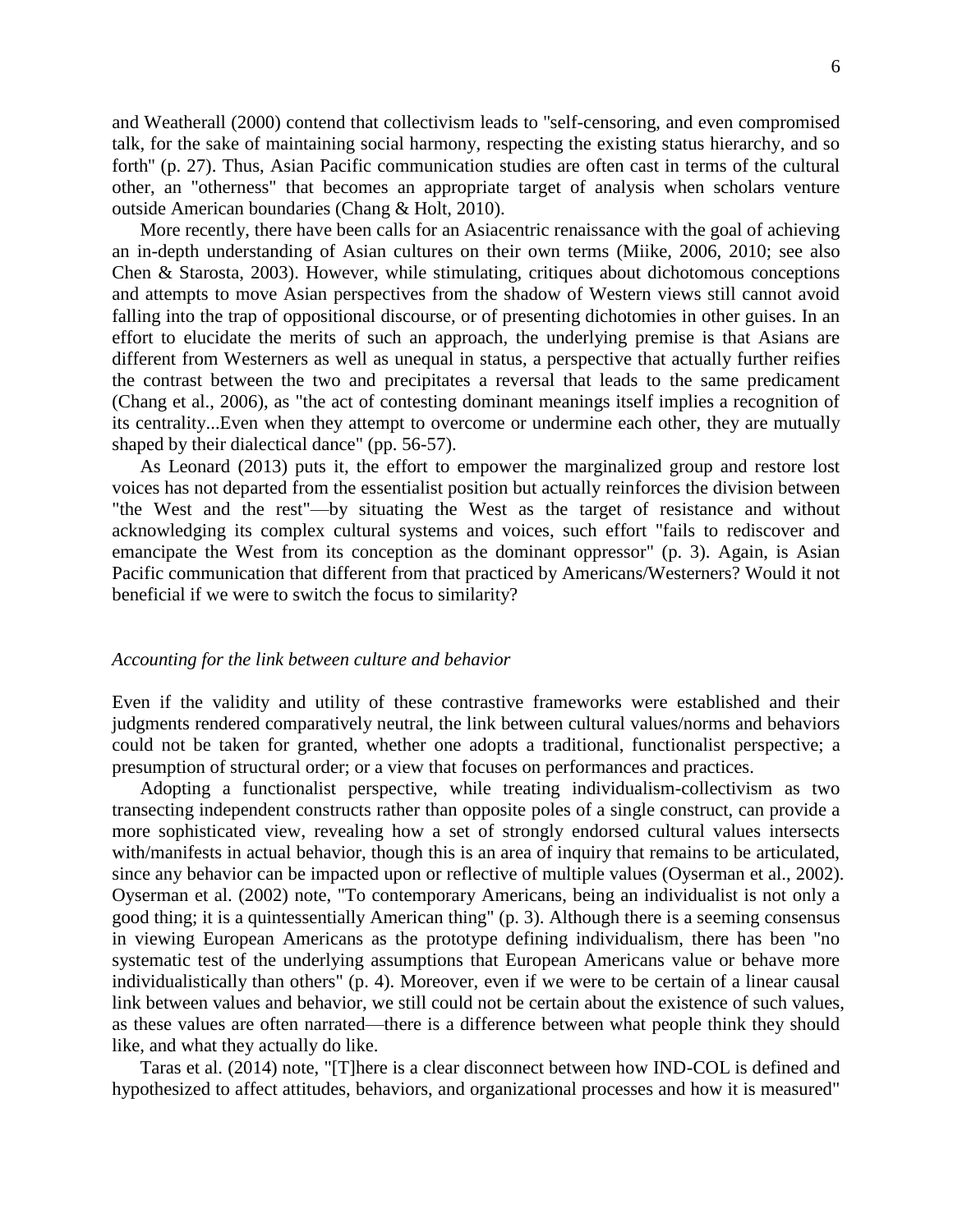(p. 235). To explain any culture's communicative activity requires more than just knowing its dominant values. Indeed, "no society is or can be completely individualistic...what we have in this contrast of customs, is, by and large, a contrast of emphasis" (Wiredu, 2005, p. 123).

#### *Measuring, classifying, and demarcating culture*

Perhaps the most fundamental issue confronting the cultural differences approach is how culture can be conceived and analyzed, an issue of profound philosophical and epistemological significance. Adopting the view that culture can be concretely measured, how a given culture can be successfully measured according to contrastive frameworks depends on many factors, such as the specific instrument used to measure the differences; the sample characteristics and the cultural regions explored; level of analysis (personal, group, or national, etc.); whether subjects assign similar meanings to scales utilized; and whether there is convergence about questions used to measure underlying dimensions; as well as divergent response sets exhibited by specific subjects (Oyserman et al., 2002; Taras et al., 2014).

More specifically, researchers have measured "culture" at levels that are often deficient in distinctions, rendering conclusions about cultural differences problematic. Much quantitative comparative research is measured at the individual (college student) level taken to represent an entire nation. Especially for studies comparing individualistic and collectivistic cultures, the comparisons are mostly between US Americans and a biased overrepresentation of East Asians (Miller, 2002). Thus, our understanding of how culture A compares to culture B is, more often than not, a comparison between two groups of self-reported responses to sets of questions. Simply put, if "scale equivalence" or "conceptual equivalence" is suspected when comparing cultures, and if the ground is not leveled, cultures thus compared are likely to become stereotypical images, as their results are likely to be tautologically interpreted from preconceived assumptions about cultural differences.

The divergent levels of analysis on which studies have focused further contributes to problems in conceiving cultural boundaries, as we must inquire into what levels of differences we are referring to. Are we, for example, comparing countries or regions? The problem of using a single cross-group comparison to cross-societal differences (Oyserman et al., 2002)—a statement we might extend to "cultural differences"—points directly toward the fundamental issue in conception of culture: how can "culture" be analyzed and how should we make sense of cultural boundaries to allow for meaningful comparisons?

To engage in comparison, one must first decide on the boundaries. This is also an issue of language. Bipolar constructs such as individualism-collectivism are not necessarily bipolar—in fact, they may be construed as a continuum. However, the language used to describe them makes them dichotomous. Even a word representing a place necessarily makes of the place an independent identity implying clear boundaries.

Discussing "regionness," Rajah (1999) points out the inconsistency between the endogenous and exogenous views regarding the Southeast Asian region. Depictions of Southeast Asia are often imposed from outside and hence constructed, and a reconceptualization "needs to take into account what endogenous perspectives might have been, were and are...there has to be intersubjectivity over geographical space and time. It is a matter of *interactions* rather than of identity" (p. 50). As interpenetrated systems, regions can be seen as interpenetrated sub-regions defined by local-level interaction; rather than being static and permanent entities, regions tend to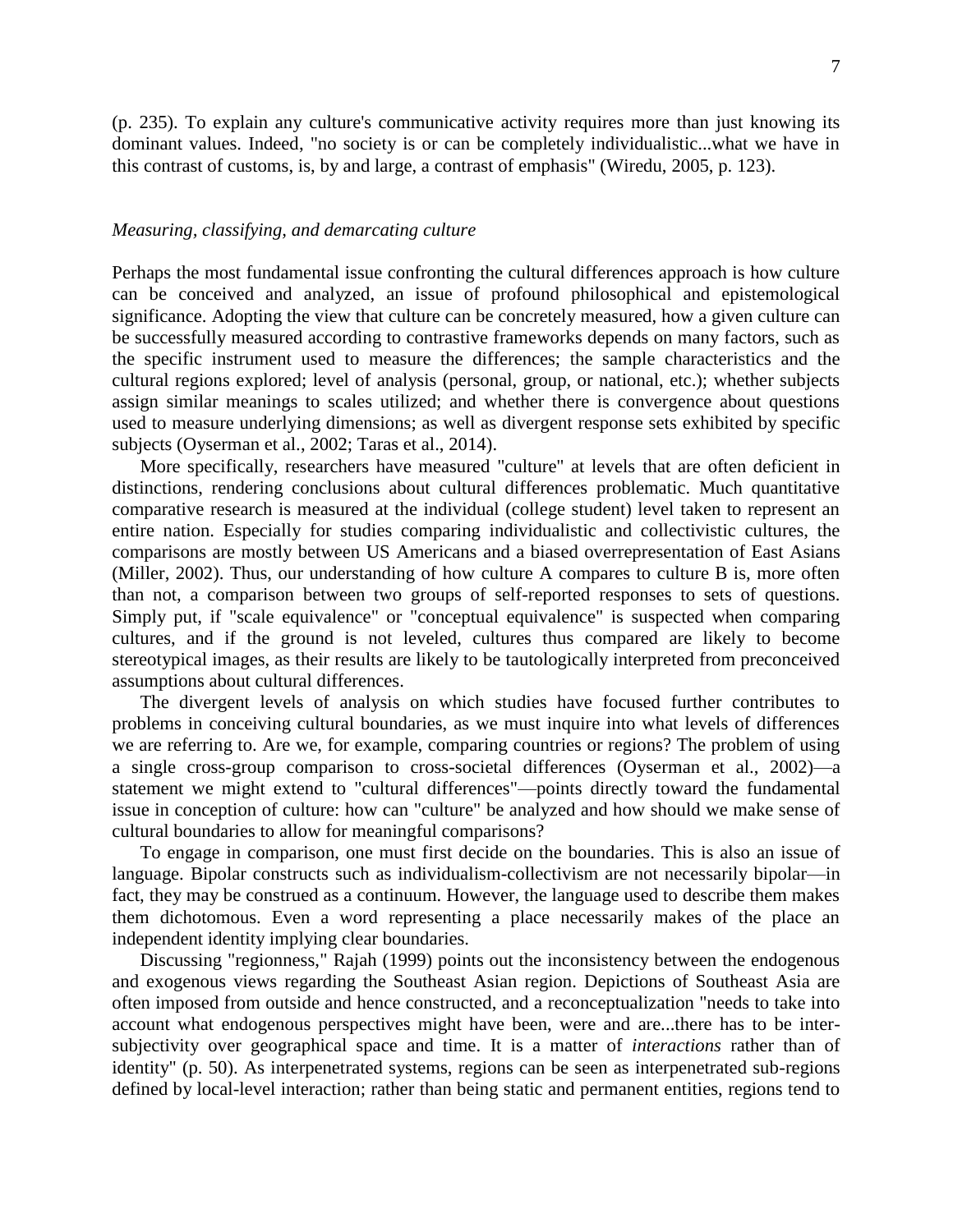"[consist] of variables, synchronically and diachronically disjunctured hierarchies of political, economic, social, and cultural linkages over geographical space and time..." (p. 51), and it is "a *concentration* of structures of interest dialectically meshed with the possibilities and constraints of variable physical geographical conditions" (p. 51) that makes regionness.

Although Rajah does not speak to conceptions of culture in particular, the focus on interaction is at variance with the traditional, functionalist approach that assumes a cultural frame being preconfigured and known to the individual. Miller's (2002) suggestion for psychological functioning is to the point: "[There is a] need to adopt more nuanced and process-oriented conceptions of culture and more contextually grounded views of its impact" (p. 79). In other words, rather than a simple, linear impact from value to behavior, cultural influences should be treated as contextually mediated and realized in social practices and processes, with "individuals' participation in contrasting behavioral settings with their varied normative requirements" (p. 100).

The question of how "culture" should be conceived is hardly new, of course, with many scholars taking positions in the transition from a semiotic, structural approach to one that focuses on practices and situated interaction (Spiegel, 2005). Sewell (1999), for example, distinguishes between culture in its abstract sense and culture as distinct worlds of meanings. For the former conception, he views the development from conceiving culture as a system of symbols and meanings to a system of practices as complementary and dialectical to each other, as factors such as preexisting physical characteristics, spatial relations among interactants and the power relations in which they are invested, and different attributions to symbolic meanings subject cultural meanings to transformation during practice.

...social science's once virtually unquestioned model of societies as clearly bounded entities undergoing endogenous development is as perverse for the study of culture as for the study of economic history or political sociology. Systems of meaning do not correspond in any neat way with national or societal boundaries—which themselves are not as nearly as neat as we sometimes imagine. Anything we might designate as a "society" or a "nation" will contain, or fail to contain, a multitude of overlapping and interpenetrating cultural systems, most of them subsocietal, transsocietal, or both. (p. 55)

This is not to say that there is no coherence. Rather, "coherence is variable, contested, everchanging, and incomplete" (Sewell, 1999, p. 57) and the more important task is to explain how such coherences are sustained and dissolved since, "It is no longer possible to assume that the world is divided up into discrete 'societies,' each with its corresponding and well-integrated 'culture'" (p. 57). Similarly, Kane (2000) views meaning construction as the nexus of culture, as cultural systems; agency and action; and social structure are recursive and mutually transforming.

#### *Summary*

Taken together, conceptions of "cultural variability" or "differences" are fraught with methodological and epistemological, as well as linguistic, concerns. Fixation on differences also makes us miss opportunities to build linkages (Kleeberg & Langenohl, 2014). Limitations come not only from the measurement itself, but also the underlying conception of culture. Think about the reason why some scholars advocate an "etic" approach—in what ways and on what grounds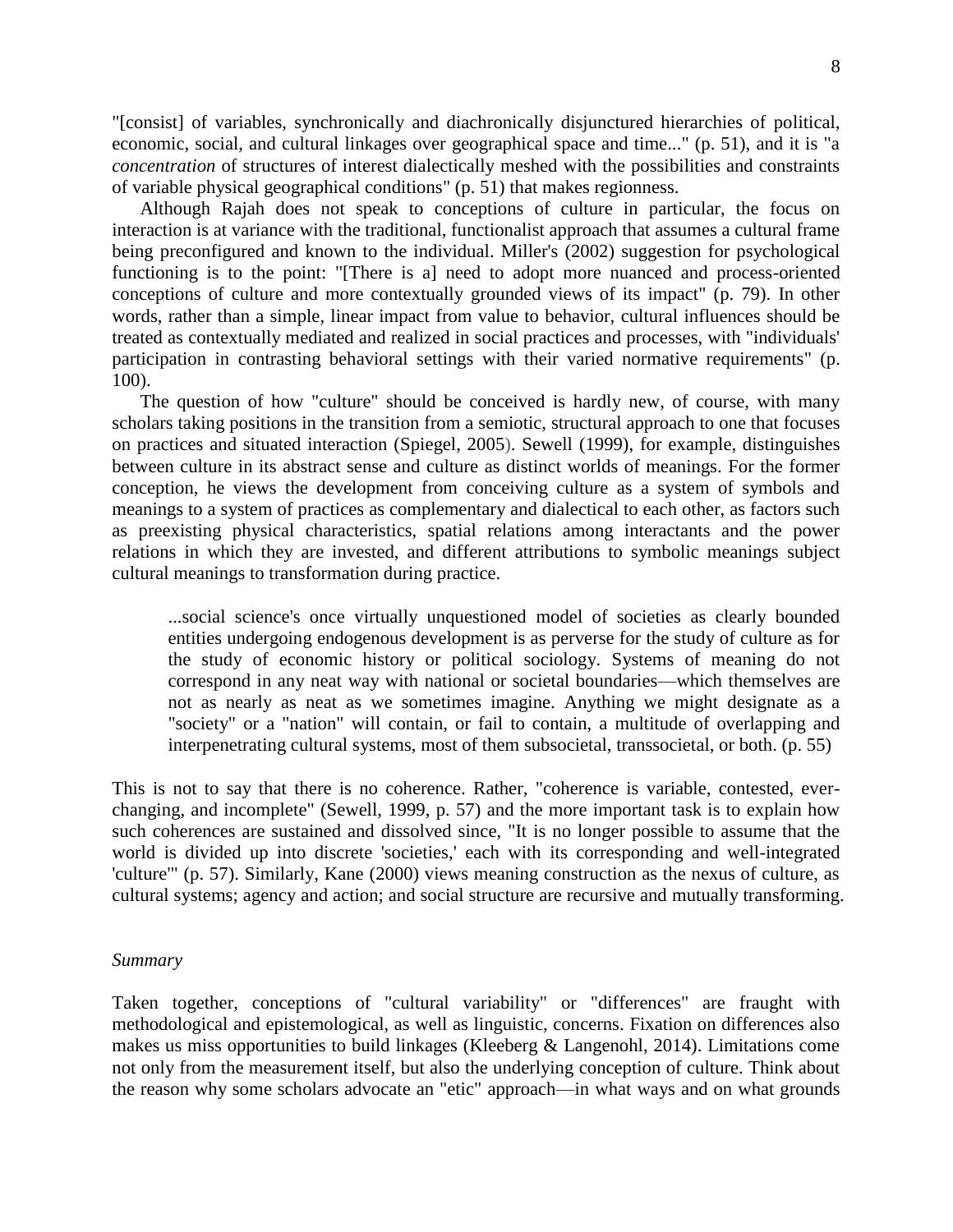can "cultures" be compared? What principles must be held to legitimize an "etic" approach? What differences are we talking about—values, cognitions, styles of expression, or behavioral performances, and in what ways are there inter-connections? Is it possible that we are different on one level but the same on another, depending on the aspects we are observing? Even more complicated, is it possible that we may be different in values and yet perform similar behaviors, which in another context may be the reverse: though we have different behavioral performances, might we share the same fundamental values? Alternatively, do values and performances embed each other, depending on the perspective taken to analyze them?

These and other related issues need to be more widely discussed and debated to further our understanding. As self-evident as it may seem from what we know as Asians' and Westerners' communicative performances on the individualism-collectivism dimension, the idea of "differences" becomes problematic. Answers to these questions depend not only on viewpoint or perspective, but also how we conceive and define culture, as well as the language we choose to mark cultural boundaries and describe their differences. If "culture" is seen as dynamic, always evolving, having multiple layers and conflicts, and grounded within specific sociohistorical contexts laden with power implications, our understanding of cultural differences would be of a very different kind. This does not mean that we should therefore not consider comparing cultures for differences, but it does point out a range of uncertain possibilities about cultural difference. Among all these possibilities, focusing upon commonalities offers a fruitful alternative that complements other approaches and provides an important point of entry to probe the link between culture and communication.

## **Three proposed positions to examine cultural similarities**

Research on universals across cultural boundaries is not new. In fact, one major reason for some scholars' interest in comparing cultural variability is to test universal claims. Since cultural dimensions as variables are causing behavioral variation, "the goal of cultural research is seen as that of developing a universal theory to predict behavior on a worldwide scale" (Miller, 2002, p. 98). In other words, "commonality" is something to be extracted out of variation—when differences cannot be found or proved, commonality can be assumed.

But commonality can also be approached via routes other than an inability to identify differences. Focusing on commonalities is simultaneously an epistemological, theoretical, and methodological project. There are at least three possible positions from which commonalities may be examined and from which Asian Pacific communication can benefit—they can (among others) be examined alongside cultural differences; underlying such differences; or as an inherent part of observed differences from a dialectical perspective. Each of these perspectives challenges our fundamental assumptions about the interconnection among language, values, and culture. In the past, while there has been scattered work on cultural similarities and commonalities—either challenging specific lines of thought (Matsumoto, 1999; McOmie, 1990; Sedikides, Gaertner, & Toguchi, 2003; Spiro, 1993; Schwanenflugel & Martin, 1999); articulating universal qualities (Kruger, 1996; Norenzayan & Heine, 2005; Stasio, 1998; Wiredu, 2005); or raising concerns about similarity as an issue to be explored (Kleeberg & Langenohl, 2014; Levine, Park, & Kim, 2007; Martin & Nakayama, 2007)—none has yet undertaken the needed, more comprehensive and systematic analysis.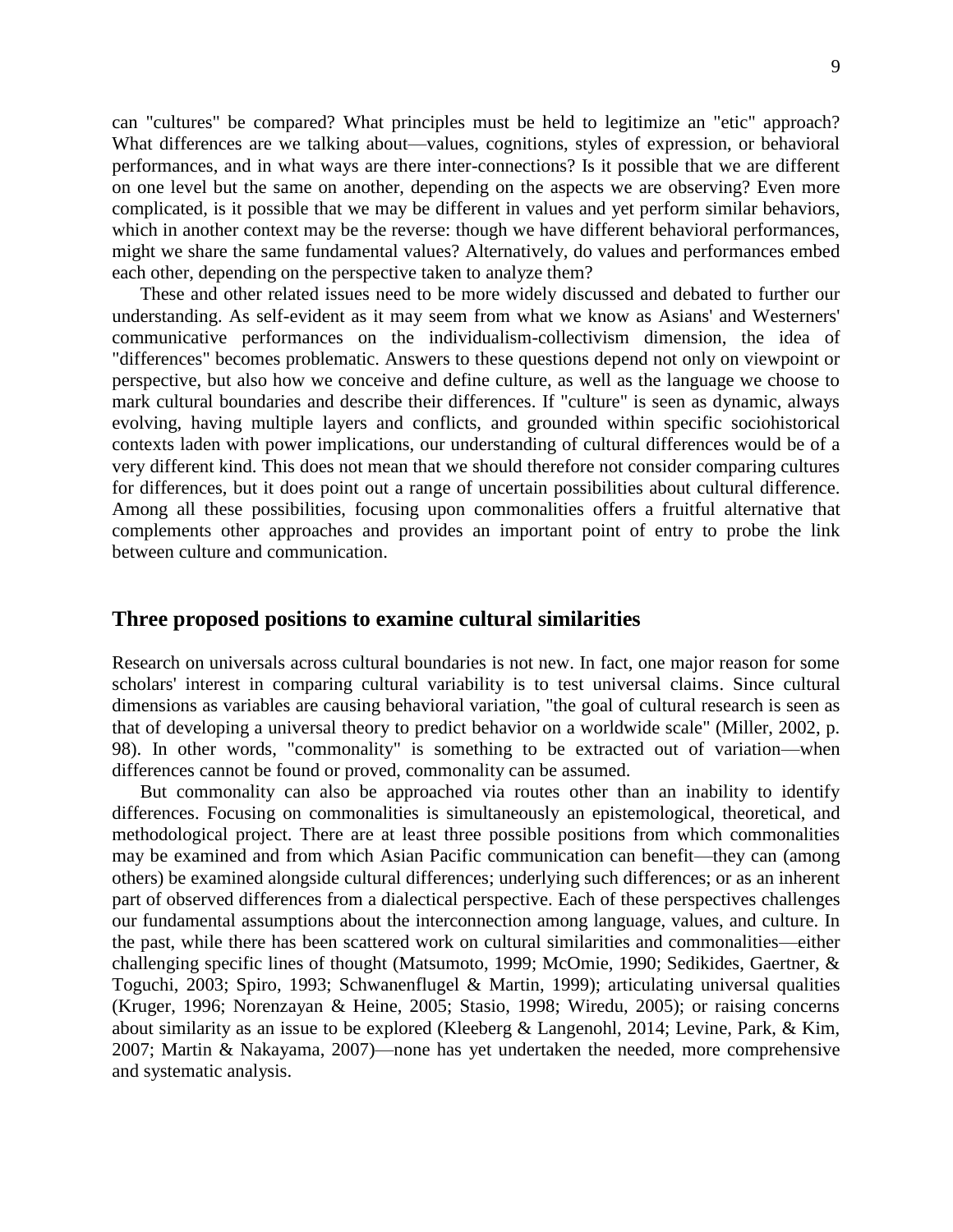#### *Similarity alongside differences*

Taking the first perspective, researchers may explore similarities/commonalities long ignored by the scholarly community, and re-examine how Asian cultures, as with any other cultures, while unique, also embrace universal qualities (social or biological, such as those identified by early scholars including Kluckhohn & Strodtbeck [1961], or Hall [1959], and later analysis on cultural universals), or further develop as in the process of cultural globalization (Wiredu, 2005). This perspective does not refute the paradigm (whether cultural value model or cognitive perspectives) that emphasizes cultures as different from each other, though they also share, or in the process of sharing, commonalities; both are equally important in explaining the link between culture and communication.

Wiredu (2005), while acknowledging great diversity in human cultures, describes cognitive and moral universality: one, basic to culture and common to all, is the pursuit of survival and well-being based on perception and inference, and the other comprises morality rules used to harmonize potential conflicts of interest. While morality is universal, custom is often contingent and hence variable. Moreover, even with different customs that divide cultures, many customs can be imported or exported easily—some have been shared conventionally while others have been increasingly shared via the advancement of new media—thus creating "cultural globalization" (Wiredu, 2005).

Given that much research has focused on differences, it is time to turn to similarities or common foundation to gain further insight. A focus on commonality will help mediate the dichotomous thinking prevalent in cross-cultural communication studies, changing the often taken-for-granted "either-or" into a "both-and" choice. This is in line with, and yet one step further beyond, the view that treats individualism-collectivism not as a dimension embracing opposite attributes but two independent dimensions (Taras et al., 2014). For example, one may open up Asian Pacific communication to embrace aspects of what has long been inscribed as American communicative behavior, such as exploring assertiveness, self-focused expressions, and so on. Such an approach would allow Asian Pacific communication to be understood not only in terms of how Asians engage in other-oriented communication, but also how they choose to assert themselves. No cultural characteristic can be monopolized by a single culture, and to refocus on similarity would allow us to free various cultural characteristics to become associated with cultures that often exclude them under various dichotomous frameworks.

#### *Similarity underlying differences*

Opening up alternative perspectives on "differences" leads us to the second argument that cultures differ not so much in their values as such, but on how some common values may be expressed and what resources are available for such expression. That is, observed differences may reveal very distinct styles of expression rather than fundamental differences in cultural assumptions and/or values. Commonalities may be seen as a source or foundation upon which surface differences are expressed.

Intercultural communication scholars often explain differences observed in performances/behaviors in reified cultural terms—that is, they are caused by, or are reflective of, underlying differences in values. Central to this viewpoint is also an acontextual position in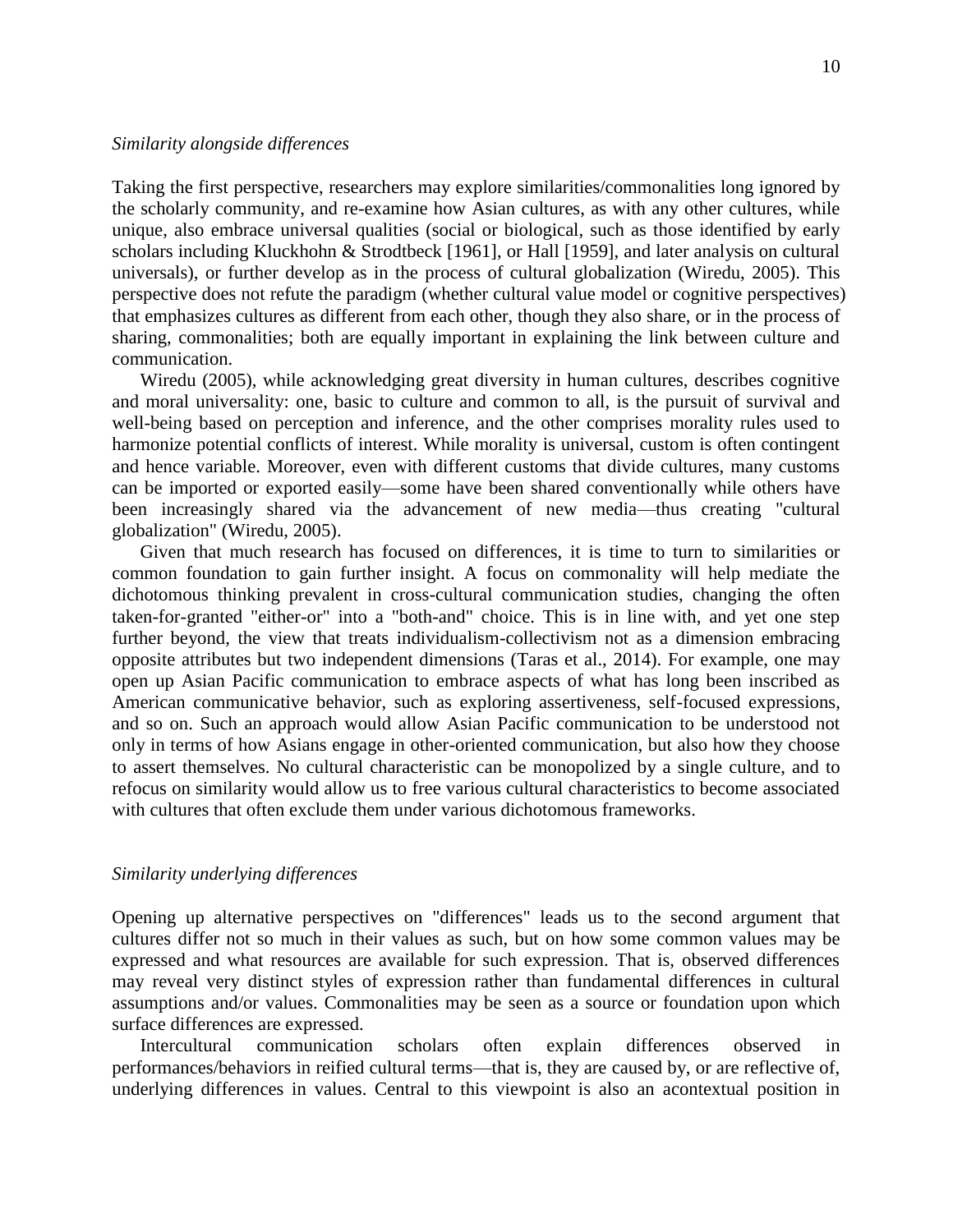conceiving "culture"—scholars holding this view are often too eager to explain observed differences in cultural terms when such differences may in fact be due to differing contextual factors. In the neglect of contexts, Miller (2002) contends, "This type of perspective fails to anticipate or to account either for situationally related variation in behavioral responses within cultural populations or for the considerable overlap or cross-cultural commonality that occurs in behavioral patterns" (pp. 102-103). Bhatti also critiques culture as an overcharged concept, as "differences" are often explained with culture instead of linking them to factors such as power, class, and oppression grounded in socioeconomic and historical contexts. Moreover, "as soon as the world began to be explained with Culture, virtually that happened could be explained culturally…Culture was the dominating formula to explain everything that was perceived as a problem" (Kleeberg & Langenohl, 2014, p. 13).

Instead of focusing on differences, Bhatti wants to focus on the "as-well-as" to avoid the culturalistic hermeneutic of the division between "Own" and "Alien." The point is that a focus on similarity directs our attention to such matters as solidarity, power, regime and ethics so as "to not content ourselves with a hard hermeneutics of difference, even if it has its purpose" (Kleeberg & Langenohl, 2014, p. 21). Similarities should prevail, since any boundary of culture is likely to be vague and overlap with the "Alien/Other," which is a reason why *translation*—a countermovement that helps overcome dichotomy—can bring cultures together through integration rather than through tolerance and dialogue. Differences need not be referenced to culture, but to other factors related to struggles encountered in functioning as a social being. "[T]he world was never split up; there was always movement, always overlap" (p. 18). Moreover, "Similarity allows us to introduce the uncertainty principle into our analysis. Uncertainty means that every category of thought has blurred borders, not a sharp edge...We are not exactly the same, but neither totally different...Appearance was the difference; being is Similarity" (p. 18).

Thus, what appear to be cultural differences in values and norms between Asians and others may be more fruitfully conceived as differences in performances or diverse expressions responding to variant demands that grow out of similar foundations. This position is in line with a sociocultural perspective that views culture as grounded in specific sociohistorical contexts and cultural meanings constituted and enacted through people's nuanced interaction, rather than having culture as an overarching independent factor that shapes behavioral outcomes (Miller, 2002). Accordingly, observed differences are not so much caused by preconfigured differences in values and norms, but practices that individuals engage in as they respond to divergent normative requirements of situations. What remains different is those demands and routine practices embedded within specific power relationships—what Sewell (1999) calls "sites of concentrated cultural practice" and "dispersed sites of resistance" (p. 56)—rather than preconfigured cultural values.

As an example, we may have to jettison the collectivism metaphor that suggests Asians are constrained by the demands of their in-groups, as contrasted with Americans' independent self articulated by individualistic cultural values. When we view the observed other-orientedness in Asian communicative activities and self-assertiveness in American communication as coming from a common core, we must reconsider what Asian Pacific communication is about, and how it can best be explored. By attending to commonalities from some fundamental, common core, perhaps we can reposition the observed differences as different *styles* of cultural performance – similar to a traditional Chinese belief that men's "natures are much the same; their habits become widely different" (Wang, 1900, p. 3). This position challenges the value models prevalent in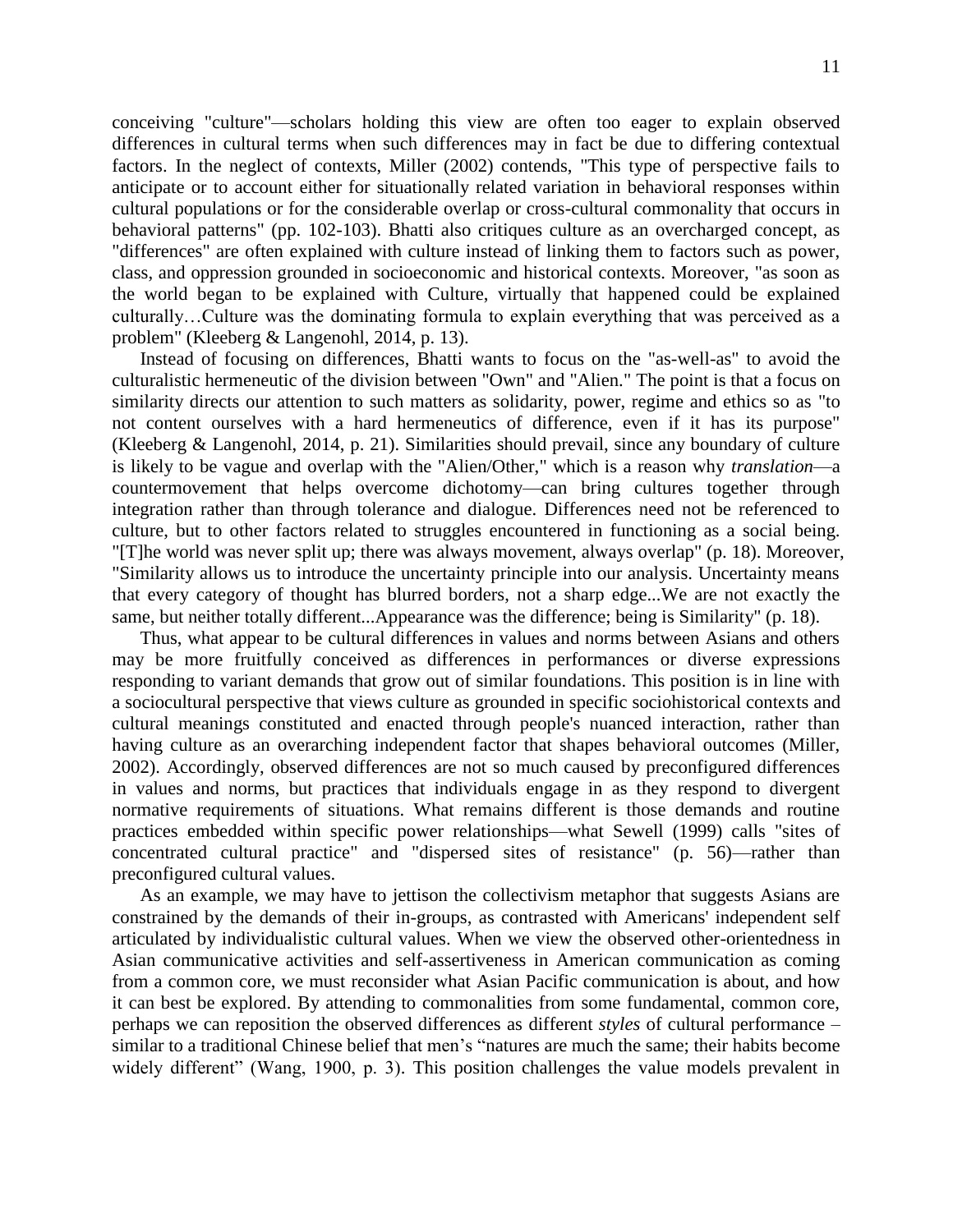much of cross-cultural comparative studies, as people who share common cultural values may well express such values in alternative ways.

#### *Similarity as an inherent part of observed differences*

As a third possibility, a dialectic approach could highlight how similarities and differences are embedded within each other and it is from such embeddedness that claims about cultural difference may be reconsidered. The positioning of "commonalities" and "differences" can be examined through an alternative philosophical and epistemological lens (e.g., Chen, 1993; Gebser, 1984). Here similarities embrace differences, and vice versa, and they mutually define each other, with diversity viewed as presenting a coherent front, and the seemingly harmonious front containing differences within.

This position also highlights the flexibility of cultural boundaries—i.e., a given boundary is always drawn under specific contexts, and thus always subject to change. Given the artificial or constructed nature of boundary–drawing, culture examined from different viewpoints will necessarily embrace multiple manifestations. In other words, what aspects scholars choose to analyze as targets of differences may, in a different situation, become targets of similarity.

By seeing name/entity/phenomenon as relying upon its contrast to gain meaning, this form of philosophical contemplation leads to a conception of culture that challenges established value models dominating accounts of cultural differences. Instead, it confers a keen awareness of the inseparable presence of the difference and the commonality and calls for better understanding of ways they coexist, manifest and interact in cultures and cultural communication.

## **Articles included in the issue**

The five papers in this issue tackle the above three positions to varying degrees; they explore similarities/commonalities from both conceptual and applied perspectives and also present a good mixture of theoretical and empirical investigations, or a combination thereof. They examine relevant issues on personal interaction, including as well the media perspective. These articles also address how new technology, especially social media, continues to build and bring commonality, or cultural globalization, among their users.

The first two articles analyze specific instances that exemplify commonality in action from very different standpoints, the first from a social scientific perspective, the other from an ethnographic, qualitative perspective. Feng's paper discusses theoretical and practical implications of cultural similarities found in social support research. Some support forms are found more effective in relieving distress across cultural boundaries not because these are *conventionally* approved responses but rather because they influence similar cognitions underlying emotional experiences. With researchers finding broad similarities across cultures regarding evaluations of support provision goals, messages, behaviors, and ratings of support provision beliefs, among others, Feng contends that instead of simply highlighting cultural differences in exploring support communication, researchers may need to change their focus to attend to *both* cultural similarities and differences, and contemplate again the question of *why* we are similar to certain degrees and whether we are not more similar than different.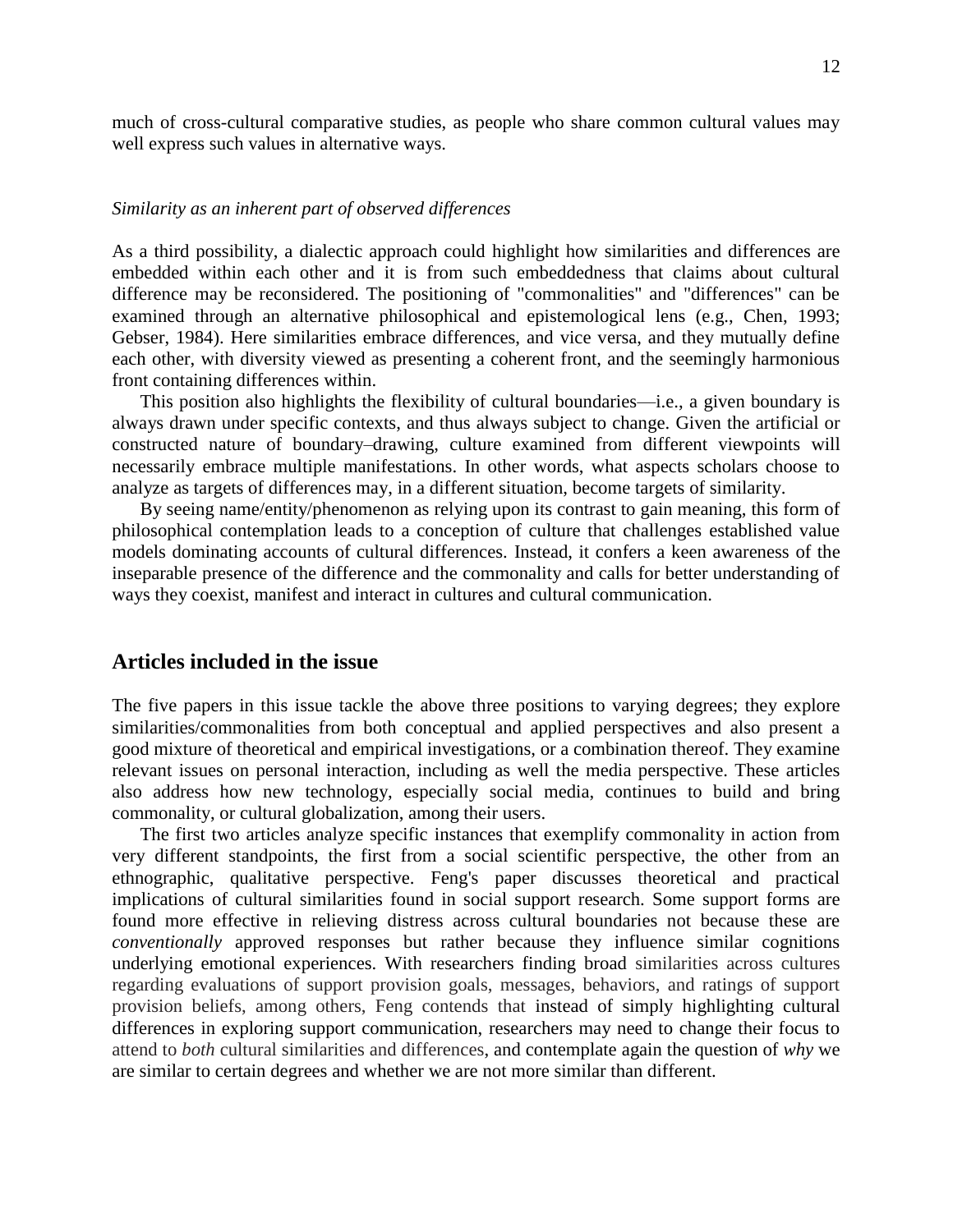Shiau's paper analyzes the use of Multimedia Message Service (MMS) among international sojourners on Line (the most popular MMS application for smartphones in Taiwan) to communicate with their parents while abroad. Shiau focuses on interviews with seven Taiwanese exchange students to the United States and five American students studying in Taiwan, focusing particularly at a vernacular level to understand whether sojourners of different cultures present their lives and an appropriate self abroad differently to their families (in this sample, mostly mothers) through various choices (text, animated figure, audio-visual, hyperlink). Taiwanese students were found to talk more to their parents about their personal lives to maintain crossgenerational bonds. American students tried to exhibit their competence and bonds by keeping each other updated through talking about the places they had visited. Shiau identified three themes to better explain the observed differences: there are differential economic bases, conversational repertoires, and constructed media images—contextual factors—that lead to very different expectations and degrees of engagement. Setting aside individualism/collectivism as the explanatory mechanism, Shiau's study shows how commonality may be revised to respond to situational demands.

The next two papers problematize conceptions of "differences" and "similarities," interrogating the very base upon which cultural comparisons, such as between Asians and others, are made possible. Lim takes issue with prevalent dichotomous frameworks used in accounting for cultural differences, and advocates the need to treat "opposites" as co-existing and evolving dialectically. Fixation upon Cartesian dualism and absolutism is evident in the discourse of readers and trained researchers alike; particularly, the individualism/collectivism dichotomy results in disjointed approaches that fail to recognize the complementary relationship between the whole and its parts, characteristic of all societies. Analyzing Asian cultures, then, could be better served by embracing a Taoist approach that sees opposites as mutually interdependent and inter-reliant. By paying more attention to the dynamic processes in which two seemingly opposite forces such as collectivism and individualism interact with each other to maintain homeostasis in society, scholars will be able to embrace both differences and similarities.

Holt's paper discusses the cultural critical perspective of Mikhail Bakhtin, showing how similarities and differences are merely matters of perspective by the observer, as each name/entity/phenomenon relies upon its contrast to gain meaning. Holt problematizes the conception of "differences" and articulates five portals*—specificity*; *ownership*; *tension*; *open and closed perception*; and *uncompletedness*—as entry points to appreciate commonalities in linguistic description of cultures. The positioning between "commonalities" and "differences" is not absolute, but rather should be treated as a matter of epistemology and thus subject to idiosyncratic viewpoints. Among examples he uses to illustrate, Holt also examines how social media facilitate social movements and protests, whether Asian or otherwise, thus providing another link of commonality under the unifying force of social media.

The final paper confronts the issue of cultural similarities/commonalities and attempts to bridge seemingly divergent cultures through discussion of linguistic universals. Manakin discusses the philosophical conception of the noosphere, the sphere of human thought that gives rise to different languages and cultures, and illustrates it by comparing proverbs across different similar and dissimilar languages. He also addresses the issue of the inner form of the words and semantic similarities in unrelated languages; though originating in very different linguistic systems, these can share the same semantic background. Since Asian communication is often compared to so-called "Western (American) communication," Manakin's philosophical treatment, with illustrative examples from the Slavic language, provides a unique perspective.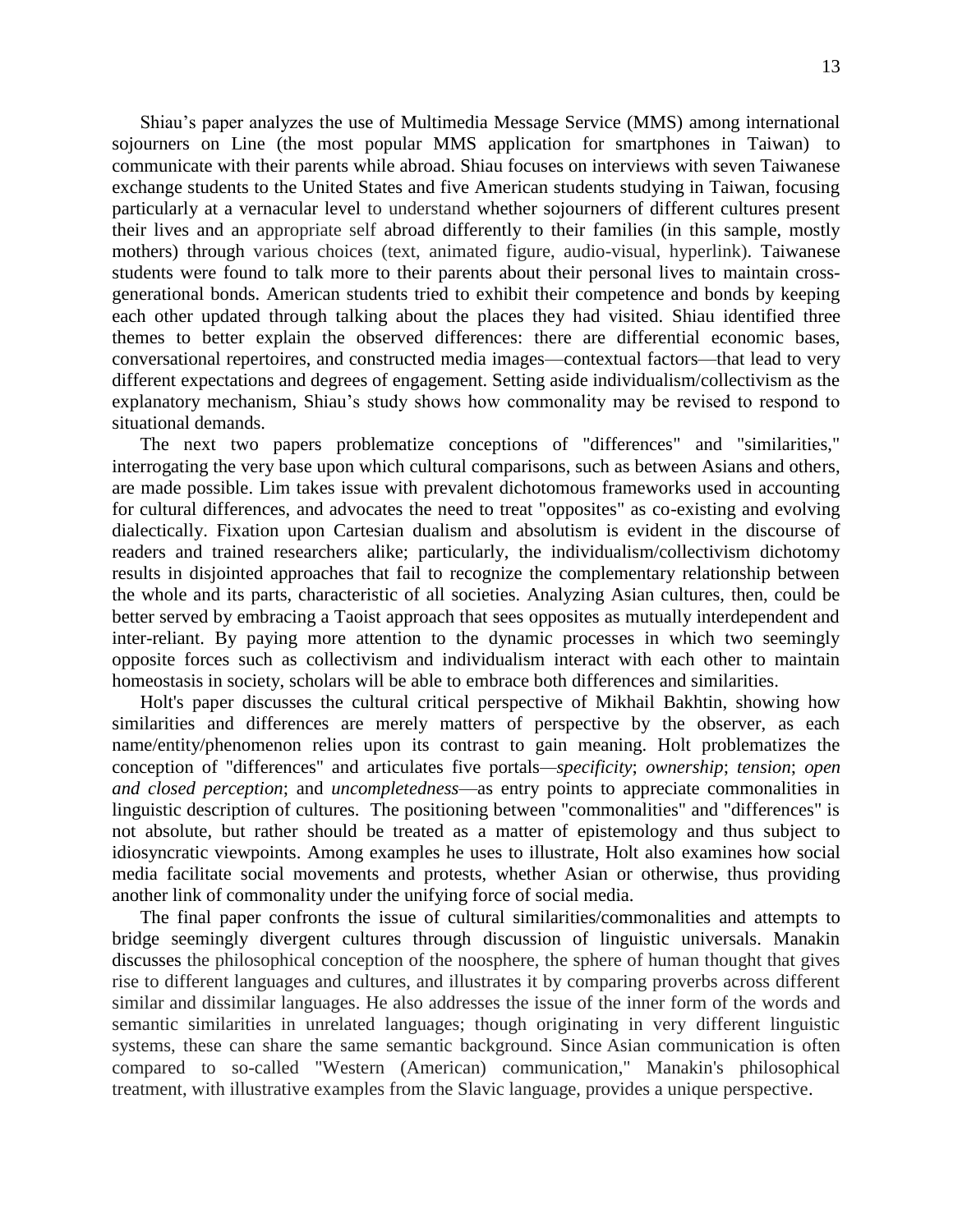## **Conclusions**

Focusing on commonalities is simultaneously an epistemological, theoretical, and methodological project whose examination should provide deeper understanding of Asian Pacific communication. It demands a re-conceptualization of "culture," as it touches on the issue of how cultural boundaries may be drawn, and whether such demarcation is theoretically meaningful or even sustainable. It will also compel us to probe the conception of "differences" as well as "uniqueness." In the case of Asian Pacific communication studies, questions such as what is unique about Asians and in what ways they are considered unique; what makes certain observations transcend Asian cultural boundaries and why; how shared communicative practices realize Asian cultures; and so on, are explored in articles included in this special issue. Through discussing theoretical implications as well as context-specific applications, from both macro- and micro-perspectives, our discussion of "similarity/commonality" should prove informative and insightful.

To complicate such conceptual thinking does not, however, means that differences between cultures cannot, or should not, be observed or described. We have made no attempt to come to general conclusions, but believe that opening up a dialogue about cultural similarities will actually help us learn more about culture and cultural differences. Nor is there an attempt to integrate the authors' perspectives, since each are likely to address cultural similarities/commonalities from different entry points. Rather, scholars should not overlook the problems of how differences are defined, conceived, and addressed, as each shapes our understanding of how culture and communication are interconnected. This collection of articles probes similarity from many directions. Our goal is not to argue that paradigms based on cultural comparisons are useless or harmful but to inspire further discussions of, and problematize, how cultural differences are accounted for. Such an understanding is necessary, even as scholars continue investigations of cultural comparison.

In a way, this special issue reflects the three levels of understanding Chinese philosophy has articulated—seeing a mountain, there is a mountain; seeing a mountain, there is no mountain; and seeing a mountain, there is a mountain again. Initially, scholars focus on cultural differences and take such differences for granted, hence the need for "dialogue" and being "tolerant" of each other, to use Bhatti's words. Critical contemplation allows us to question the validity of such differences, so that what appear to be differences in behavioral performances require further analysis: while they may represent fundamental differences in cultural values and norms, they may also be seen as emerging from divergent demands of specific contexts, or differences in performances rather than cultural values. This is the second level—differences are no longer simply differences, but could very well be similarities in another guise. Upon further contemplation, differences become differences again, and so does commonality become commonality, but with the elevated understanding that differences and similarities mutually define each other and their boundaries depend upon one's scholarly perspective. It is through such a realization that we come to apprehend how conceptions and boundaries of cultures, and descriptions thereof, are always subject to perspectives and positions. We hope that, by focusing on similarity as an alternative route, this special issue will further stimulate thinking about how "Asian Pacific communication" can and should be defined and studied.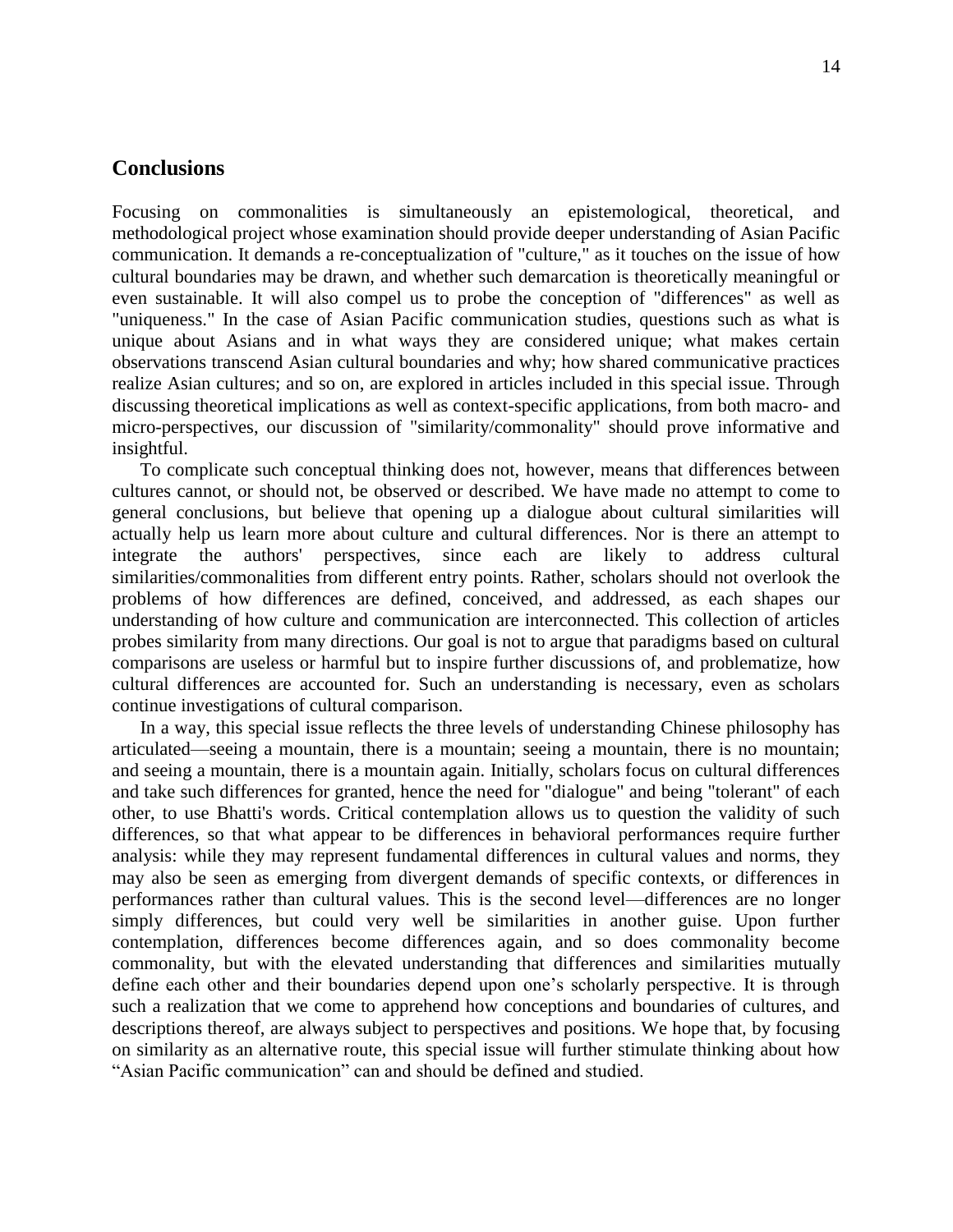## Acknowledgments

We thank the journal's editors and reviewers for their invaluable assistance with this special issue.

## **References**

- Bakhtin, M. M. (1986). The problem of speech genres. In C. Emerson & M. Holquist (Eds., V. W. McGee, Trans.), *Speech genres and other late essays* (pp. 60-102). Austin, TX: University of Texas Press.
- Bernstein, B. (1971). *Class, codes, and control* (vol. 1). London: Routledge and Kegan Paul.
- Cardon, P. W. (2008). A critique of Hall's contexting model: A meta-analysis of literature on intercultural business and technical communication. *Journal of Business & Technical Communication, 22*(4), 399-428.
- Chang, H.-c. (1997). Language and words—Communication in the *Analects* of Confucius. *Journal of Language and Social Psychology, 16*(2), 107-131
- Chang, H.-c., & Holt, R. (2010). Expectations and personal cultural knowledge: Redefining Asian scholars' research effort. *Southern Communication Journal, 75*(2), 137-149.
- Chang, H.-C., Holt, R., & Luo, L. (2006). Representing East Asians in intercultural communication textbooks: A select review. *Review of Communication, 6,* 312–328.
- Chen, G. M. (2006). Asian communication studies: What and where to now. *Review of Communication, 6*(4), 295-311.
- Chen, G. M., & Starosta, W. J. (2003). Asian approaches to human communication: A dialogue. *Intercultural Communication Studies, 12*, 1-15.
- Chen, L. (1993). Chinese and Americans: An epistemological exploration of intercultural communication. *Howard Journal of Communication, 4*, 342-357.
- Chuang, R., & Hale, C. L. (2002). A critical examination of the Eurocentric representation of Chinese communication. In W. Jia, X. Lu, & D. R. Heisey (Eds.), *Chinese communication theory and research*: *Reflections, new frontiers, and new directions* (pp. 67-84). Westport, CT: Ablex Publishing.
- Collier, M. J., Hedge, R., Lee, W., Nakayama, T., & Yep, G. (2002). Dialogue on the edges: Ferment in communication and culture. In M. J. Collier (Ed.), *Transforming communication about culture: Critical new directions* (pp. 219-280). London: Sage.
- Dissanayake, W. (1989). Paradigm dialogues: A Europocentric universe of discourse. In B. Dervin, L. Grossberg, B. J. O'Keefe, & E. Wartella (Eds.), *Rethinking communication: Paradigm issues* (Vol. 1, pp. 166-168). Newbury Park, CA: Sage.
- Gebser, J. (1984). *The ever-present origin* (N. Barsiad & A. Mickuas, Trans.). Athens, OH: Ohio University Press.
- Hall, E. T. (1959). *The silent language*. New York, NY: Anchor Books, Doubleday.
- Hall, E. T. (1976). *Beyond culture*. Garden City, NY: Anchor Books, Doubleday.
- Hofstede, G. (1980). Culture's consequences. Thousand Oaks, CA: Sage Publications.
- Kane, A. (2000). Reconstructing culture in historical explanation: Narratives as cultural structure and practice. *History and Theory, 39*(3), 311-330.
- Kleeberg, B., & Langenohl, A. (2014). (S. Reinhardt, Trans.) 'Cultural similarity does not mean that we wear the same shirts': Similarity and difference in culture and cultural theory.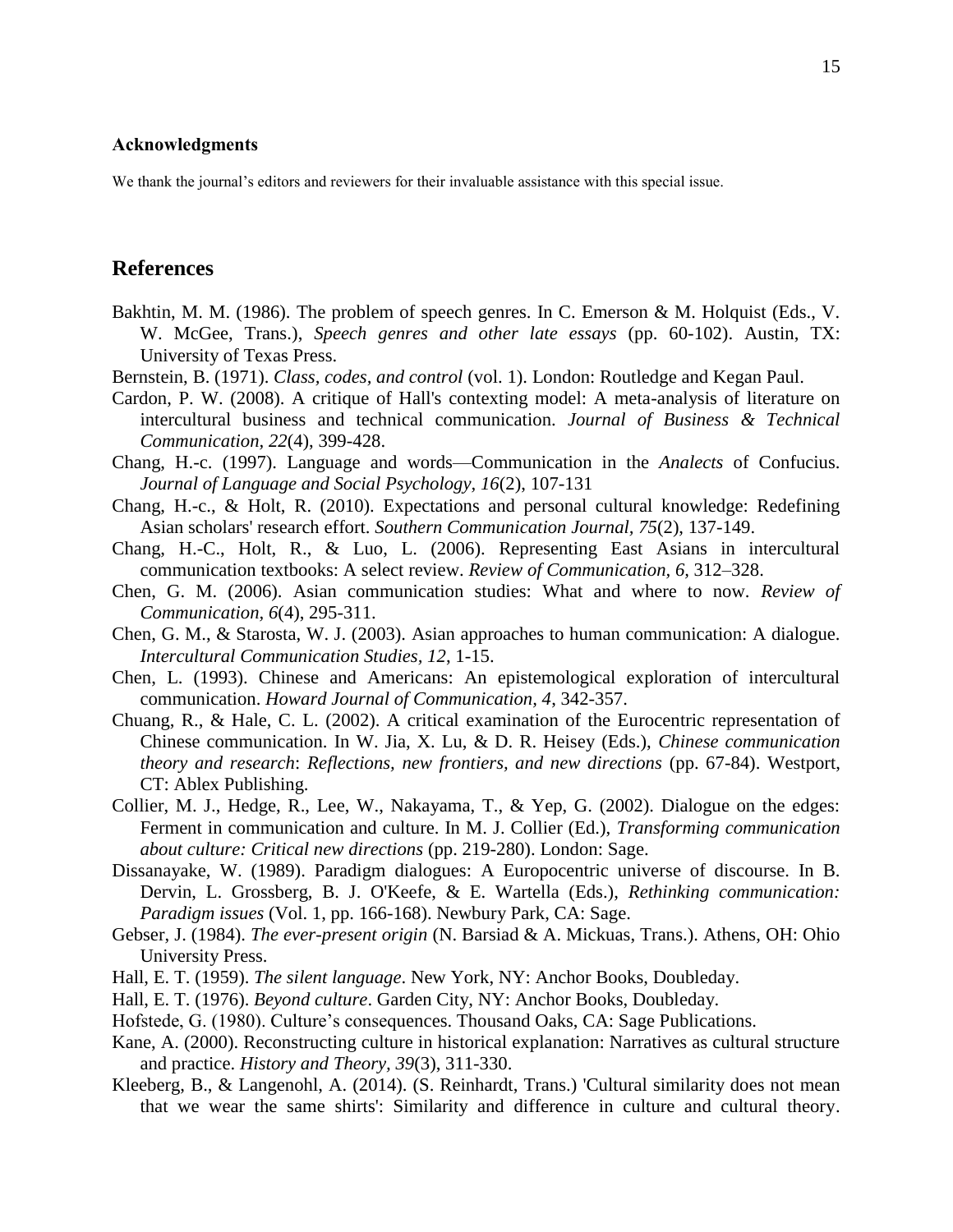Interview with Anil Bhatti. *Word and Text. A Journal of Literary Studies and Linguistics*, IV(2), 13-23.

- Kluckhohn, F.R., & Strodtbeck, F.L. (1961). *Variations in value orientations.* Evanston, IL: Row, Peterson.
- Kruger, A. (1996). The nature of humor in human nature: Cross-cultural commonalities. *Counseling Psychology Quarterly, 9*(3), 235-241.
- Leonard, A. (2013). *Writing against the ferment, A raison de resistance: Moving past ethnocentrism and essentialism in the field of intercultural communication* (Order No. 1524858). Available from ProQuest Dissertations & Theses A&I. (1477860903). Retrieved from http://search.proquest.com/docview/1477860903?accountid=14552
- Levine, T. R., Park, H. S., & Kim, R. K. (2007). Some conceptual and theoretical challenges for cross-cultural communication research in the 21st Century. *Journal of Intercultural Communication Research, 36*(3), 205–221.
- Liu, Y. (1996). To capture the essence of Chinese rhetoric: An anatomy of a paradigm in comparative rhetoric. *Rhetoric Review*, 14, 318–334.
- Markus, H., & Kitayama, S. (1991). Culture and the self. *Psychological Review*, 98, 224–253.
- Martin, J. N., & Nakayama, T. K. (2007). *Intercultural communication in contexts.* Boston, MA: McGraw Hill.
- Matsumoto, D. (1999). Culture and self: An empirical assessment of Markus and Kitayama's theory of independent and interdependent self-construals. *Asian Journal of Social Pyschology, 2,* 289-310.
- McOmie, W. (1990). Expanding the intercultural perspective. *Cross Currents, 40*(3), 177-185.
- Miike, Y. (2006). Non-Western theory in Western research? An Asiacentric agenda for Asian communication studies. *The Review of Communication, 6*(1-2), 4-31.
- Miike, Y. (2010). Culture as text and culture as theory: Asiacentricity and its*raison d'être* in intercultural communication research. In T. K. Nakayama & R. T. Halualani (Eds.), *The handbook of critical intercultural communication* (pp. 190-215). West Sussex, UK: Wiley-Blackwell.
- Miller, J. G. (2002). Bringing culture to basic psychological theory—Beyond Individualism and Collectivism: Comment on Oyserman et al. (2002). *Psychological Bulletin, 128*,97-109.
- Nakayama, T. (1995). Whiteness: A strategic rhetoric. *Quarterly Journal of Speech, 81,* 291- 309.
- Ng, S. H., Loong, C. S. F., He, A. P., Liu, J. H., & Weatherall, A. (2000). Communication correlates of individualism and collectivism: Talk directed at one or more addressees in family conversations. *Journal of Language and Social Psychology, 19*, 26–45.
- Norenzayan, A., & Heine, S. (2005). Psychological universals: What are they and how can we know? *Psychological Bulletin, 131*(5), 763-784.
- Oyserman, D., Coon, H. M., & Kemmelmeier, M. (2002). Rethinking individualism and collectivism: Evaluation of theoretical assumptions and meta-analyses. *Psychological Bulletin, 128*, 3-72.
- Rajah, A. (1999). Southeast Asia: Comparatist errors and the construction of a region. *Southeast Asian Journal of Social Science, 27*(1), 41-53.
- Parks, M.R. (1982). Ideology in interpersonal communication: Off the couch and into the world. In M. Burgoon (Ed.), *Communication Yearbook 5* (pp. 79-107). New Brunswick, NJ: Transaction Books.